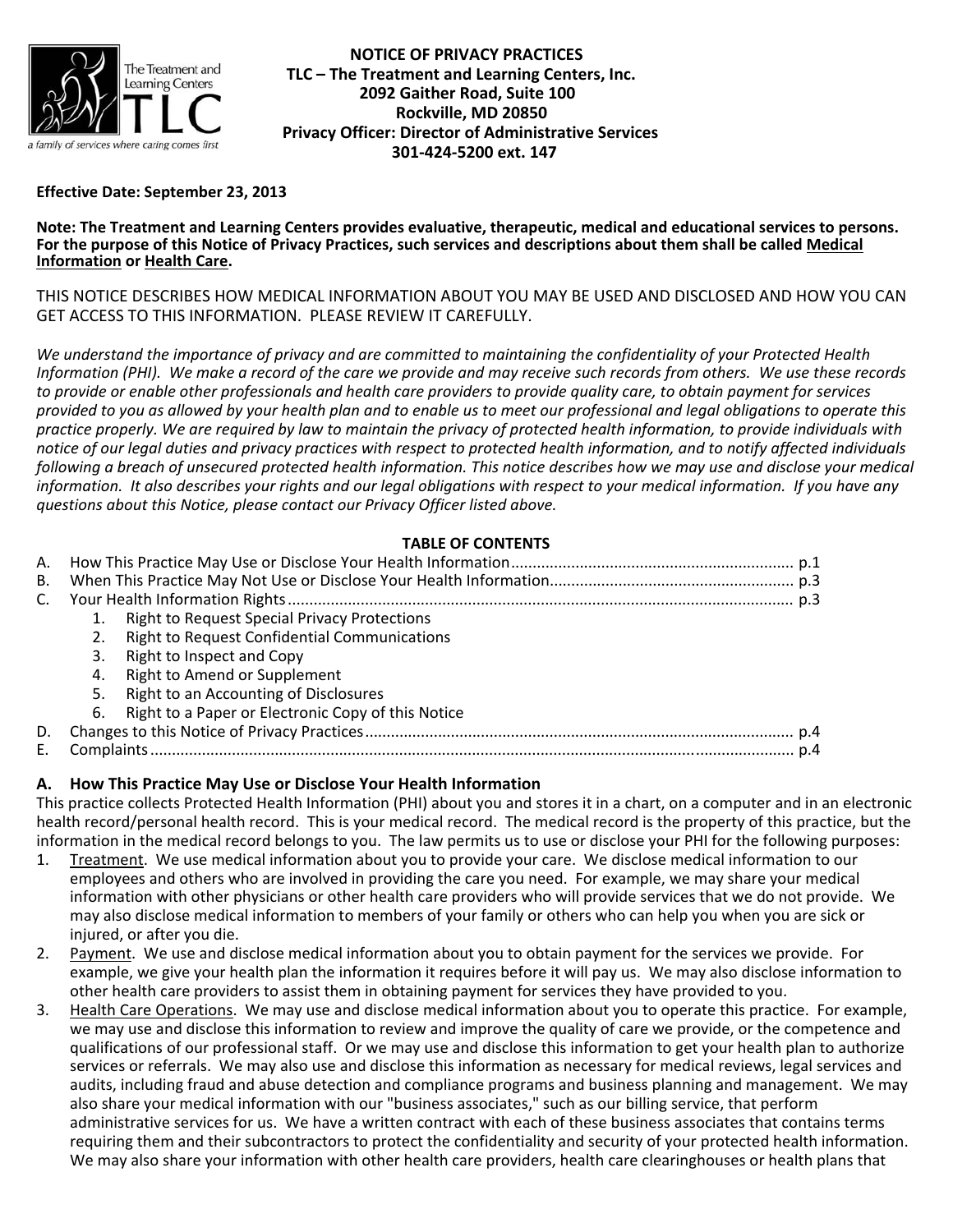have a relationship with you, when they request this information to help them with their quality assessment and improvement activities, their patient‐safety activities, their population‐based efforts to improve health or reduce health care costs, their protocol development, case management or care‐coordination activities, their review of competence, qualifications and performance of health care professionals, their training programs, their accreditation, certification or licensing activities, or their health care fraud and abuse detection and compliance efforts. We may also share medical information about you with the other health care providers, health care clearinghouses and health plans that participate with us in "organized health care arrangements" (OHCAs) for any of the OHCAs' health care operations. OHCAs include hospitals, physician organizations, health plans, and other entities which collectively provide health care services. A listing of the OHCAs we participate in is available from the Privacy Official.

- 4. Appointment Reminders. We may use and disclose medical information to contact and remind you about appointments. If you are not home, we may leave this information on your answering machine or in a message left with the person answering the phone, unless you notify us otherwise.
- 5. Sign In Sheet. We may use and disclose medical information about you by having you sign in when you arrive at our office. We may also call out your name when we are ready to see you.
- 6. Notification and Communication With Family. We may disclose your health information to notify or assist in notifying a family member, your personal representative or another person responsible for your care about your location, your general condition or, unless you had instructed us otherwise, in the event of your death. In the event of a disaster, we may disclose information to a relief organization so that they may coordinate these notification efforts. We may also disclose information to someone who is involved with your care or helps pay for your care. If you are able and available to agree or object, we will give you the opportunity to object prior to making these disclosures, although we may disclose this information in a disaster even over your objection if we believe it is necessary to respond to the emergency circumstances. If you are unable or unavailable to agree or object, our health professionals will use their best judgment in communication with your family and others.
- 7. Marketing. Provided we do not receive any payment for making these communications, we may contact you to give you information about products or services related to your treatment, case management or care coordination, or to direct or recommend other treatments, therapies, health care providers or settings of care that may be of interest to you. We may similarly describe products or services provided by this practice and tell you which health plans this practice participates in. We may also encourage you to maintain a healthy lifestyle and get recommended tests, participate in a disease management program, provide you with small gifts, tell you about government sponsored health programs or encourage you to purchase a product or service when we see you, for which we may be paid. Finally, we may receive compensation which covers our cost of reminding you to take and refill your medication, or otherwise communicate about a drug or biologic that is currently prescribed for you. We will not otherwise use or disclose your medical information for marketing purposes or accept any payment for other marketing communications without your prior written authorization. The authorization will disclose whether we receive any compensation for any marketing activity you authorize, and we will stop any future marketing activity to the extent you revoke that authorization.
- 8. Sale of Health Information. We will not sell your health information without your prior written authorization. The authorization will disclose that we will receive compensation for your health information if you authorize us to sell it, and we will stop any future sales of your information to the extent that you revoke that authorization.
- 9. Required by Law. As required by law, we will use and disclose your health information, but we will limit our use or disclosure to the relevant requirements of the law. When the law requires us to report abuse, neglect or domestic violence, or respond to judicial or administrative proceedings, or to law enforcement officials, we will further comply with the requirement set forth below concerning those activities.
- 10. Public Health. We may, and are sometimes required by law, to disclose your health information to public health authorities for purposes related to: preventing or controlling disease, injury or disability; reporting child, elder or dependent adult abuse or neglect; reporting domestic violence; reporting to the Food and Drug Administration problems with products and reactions to medications; and reporting disease or infection exposure. When we report suspected elder or dependent adult abuse or domestic violence, we will inform you or your personal representative promptly unless in our best professional judgment, we believe the notification would place you at risk of serious harm or would require informing a personal representative we believe is responsible for the abuse or harm.
- 11. Health Oversight Activities. We may, and are sometimes required by law, to disclose your health information to health oversight agencies during the course of audits, investigations, inspections, licensure and other proceedings, subject to the limitations imposed by law.
- 12. Judicial and Administrative Proceedings. We may, and are sometimes required by law, to disclose your health information in the course of any administrative or judicial proceeding to the extent expressly authorized by a court or administrative order. We may also disclose information about you in response to a subpoena, discovery request or other lawful process if reasonable efforts have been made to notify you of the request and you have not objected, or if your objections have been resolved by a court or administrative order.
- 13. Law Enforcement. We may, and are sometimes required by law, to disclose your health information to a law enforcement official for purposes such as identifying or locating a suspect, fugitive, material witness or missing person, complying with a court order, warrant, grand jury subpoena and other law enforcement purposes.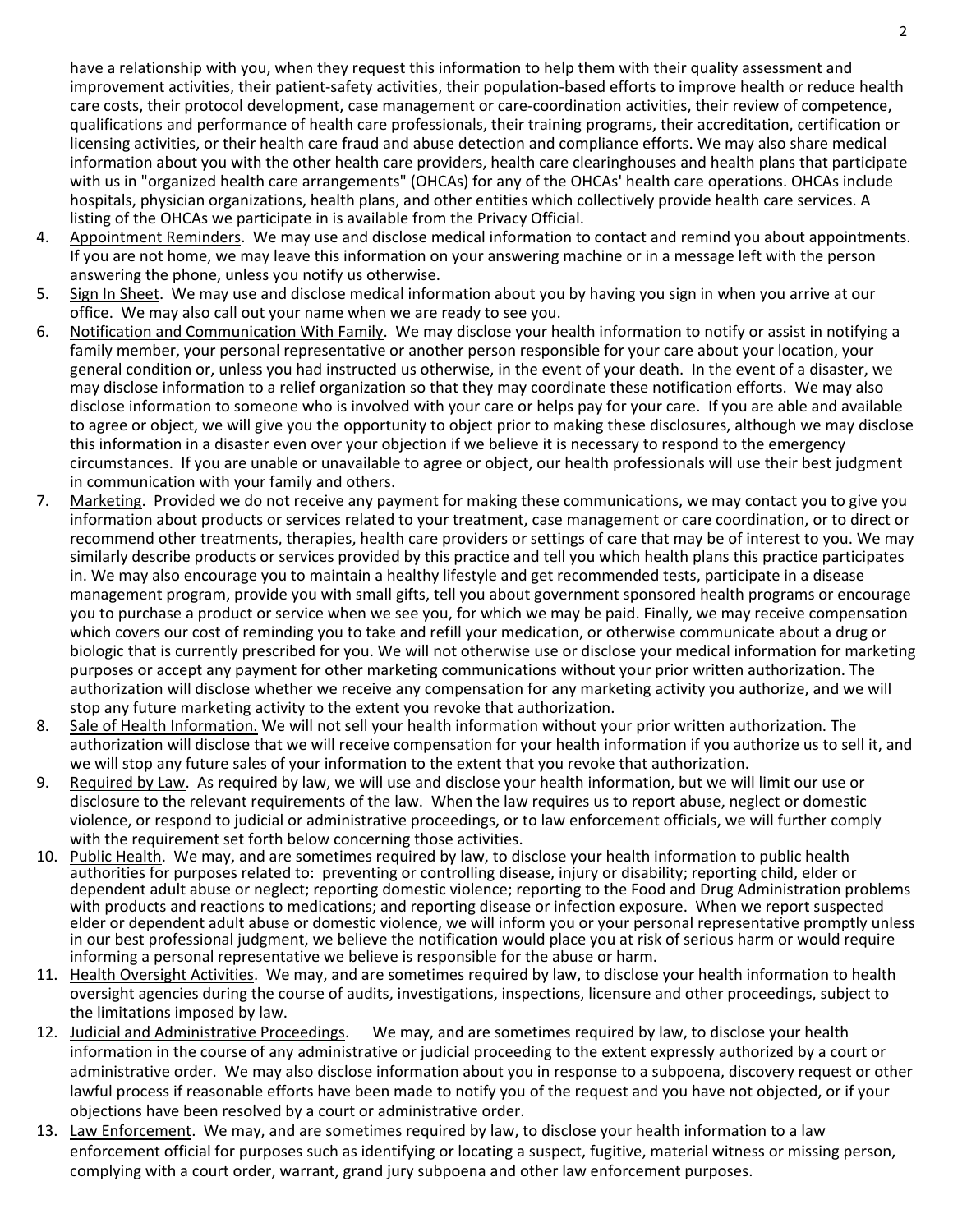- 14. Coroners. We may, and are often required by law, to disclose your health information to coroners in connection with their investigations of deaths.
- 15. Organ or Tissue Donation. We may disclose your health information to organizations involved in procuring, banking or transplanting organs and tissues.
- 16. Public Safety. We may, and are sometimes required by law, to disclose your health information to appropriate persons in order to prevent or lessen a serious and imminent threat to the health or safety of a particular person or the general public.
- 17. Proof of Immunization. We will disclose proof of immunization to a school that is required to have it before admitting a student where you have agreed to the disclosure on behalf of yourself or your dependent.
- 18. Specialized Government Functions. We may disclose your health information for military or national security purposes or to correctional institutions or law enforcement officers that have you in their lawful custody.
- 19. Workers' Compensation. We may disclose your health information as necessary to comply with workers' compensation laws. For example, to the extent your care is covered by workers' compensation, we will make periodic reports to your employer about your condition. We are also required by law to report cases of occupational injury or occupational illness to the employer or workers' compensation insurer.
- 20. Change of Ownership. In the event that this practice is sold or merged with another organization, your health information/record will become the property of the new owner, although you will maintain the right to request that copies of your health information be transferred to another physician or medical group.
- 21. Breach Notification. In the case of a breach of unsecured protected health information, we will notify you as required by law. If you have provided us with a current e-mail address, we may use e-mail to communicate information related to the breach. In some circumstances our business associate may provide the notification. We may also provide notification by other methods as appropriate.
- 22. Psychotherapy Notes. We will not use or disclose your psychotherapy notes without your prior written authorization except for the following: 1) use by the originator of the notes for your treatment, 2) for training our staff, students and other trainees, 3) to defend ourselves if you sue us or bring some other legal proceeding, 4) if the law requires us to disclose the information to you or the Secretary of HHS or for some other reason, 5) in response to health oversight activities concerning your psychotherapist, 6) to avert a serious and imminent threat to health or safety, or 7) to the coroner or medical examiner after you die. To the extent you revoke an authorization to use or disclose your psychotherapy notes, we will stop using or disclosing these notes.
- 23. Research. We may disclose your health information to researchers conducting research with respect to which your written authorization is not required as approved by an Institutional Review Board or privacy board, in compliance with governing law.
- 24. Fundraising. We may use or disclose your demographic information in order to contact you for our fundraising activities. For example, we may use the dates that you received treatment, the department of service, your treating physician, outcome information and health insurance status to identify individuals that may be interested in participating in fundraising activities. If you do not want to receive these materials, notify the Privacy Officer listed at the top of this Notice of Privacy Practices and we will stop any further fundraising communications. Similarly, you should notify the Privacy Officer if you decide you want to start receiving these solicitations again.

# **B. When This Practice May Not Use or Disclose Your Health Information**

Except as described in this Notice of Privacy Practices, this practice will, consistent with its legal obligations, not use or disclose health information which identifies you without your written authorization. If you do authorize this practice to use or disclose your health information for another purpose, you may revoke your authorization in writing at any time.

# **C. Your Health Information Rights**

- 1. Right to Request Special Privacy Protections. You have the right to request restrictions on certain uses and disclosures of your health information by a written request specifying what information you want to limit, and what limitations on our use or disclosure of that information you wish to have imposed. If you tell us not to disclose information to your commercial health plan concerning health care items or services for which you paid for in full out‐of‐pocket, we will abide by your request, unless we must disclose the information for treatment or legal reasons. We reserve the right to accept or reject any other request, and will notify you of our decision.
- 2. Right to Request Confidential Communications. You have the right to request that you receive your health information in a specific way or at a specific location. For example, you may ask that we send information to a particular e-mail account or to your work address. We will comply with all reasonable requests submitted in writing which specify how or where you wish to receive these communications.
- 3. Right to Inspect and Copy. You have the right to inspect and copy your health information, with limited exceptions. To access your medical information, you must submit a written request detailing what information you want access to,